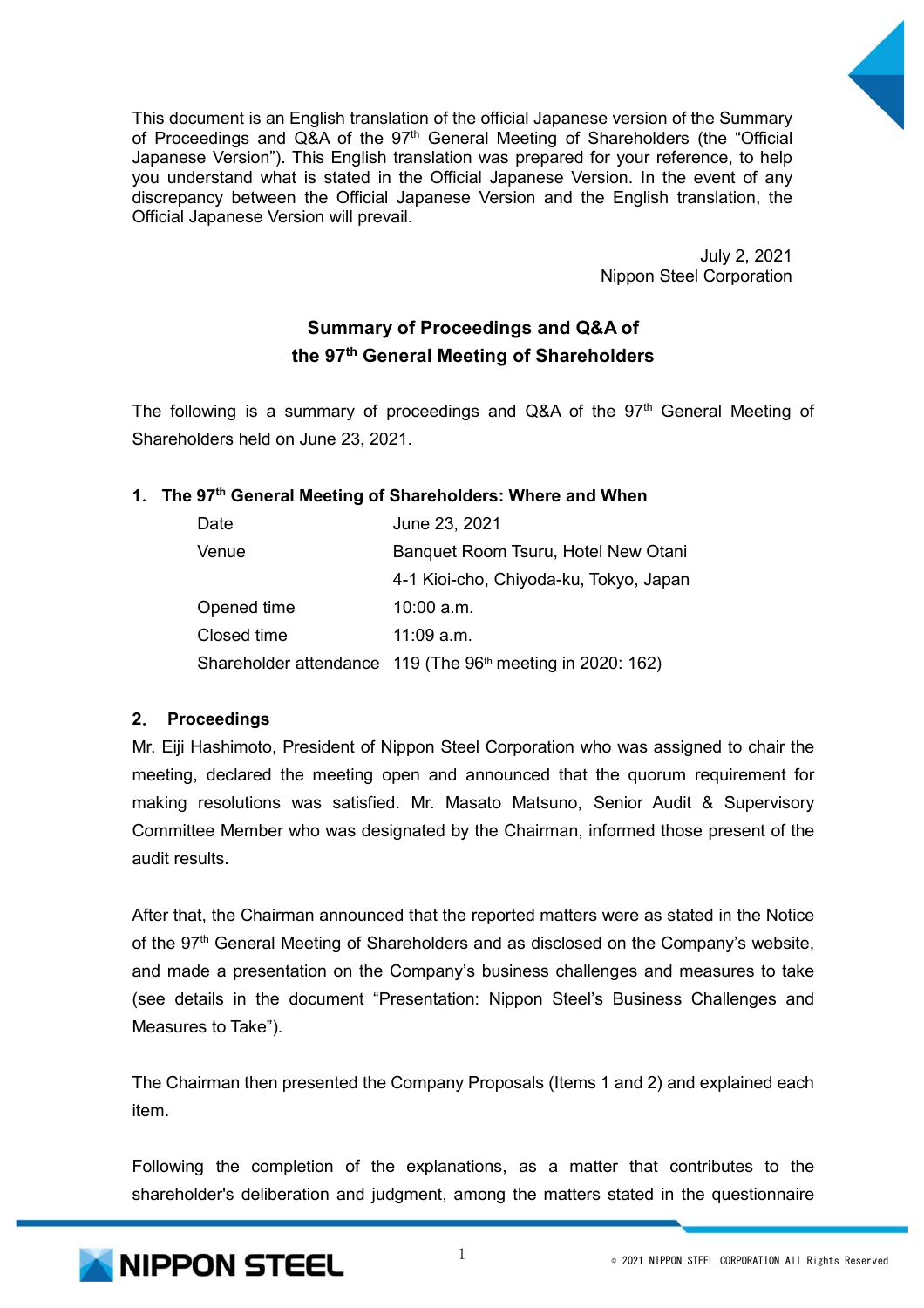

sent by a shareholder in advance of the meeting, one of the Executive Officers made the following explanation about the so-called "South Korean draftee" issue: the Supreme Court of Korea ruled against the Company on October 30, 2018; currently, a portion of the shares in a South Korean company owned by the Company are under seizure; a series of South Korean judicial decisions since the South Korean Supreme Court's ruling in 2018 are deeply regrettable, as it is contrary to the Agreement on the Settlement of Problems Concerning Property and Claims and on Economic Cooperation between Japan and the Republic of Korea and the Japanese Supreme Court's ruling; and the Company will deal appropriately with the matter, taking into account the status of diplomatic negotiations between the governments of Japan and the Republic of Korea and other factors.

The followings were questions, motions and opinions concerning the reported matters and all proposals from shareholders. The Chairman and officers responded to the questions (see details stated below). In addition, one shareholder submitted a motion to amend Item 1 of the Company Proposal.

Following the above, each proposal item was voted on, and all Company Proposals were approved (the motion to amend Item 1 of the Company Proposal was rejected).

Finally, the Chairman declared the meeting closed and the General Meeting of Shareholders was over. Subsequently, new directors who were approved in Item 2 of the Company Proposal were introduced.

## **3**. **Summary of Q&A with shareholders and the motion to amend**

## 1) The Company's compliance system and operation

#### [Reply]

In accordance with the Management Principles to continue to emphasize the importance of integrity and reliability in our actions, the Company is making every effort to have its compliance system well in place. Specifically, first, the head of each division ensures thorough compliance of his/her division and the group companies managed by his/her division, and is responsible for making them report on the status of compliance with the laws and regulations. The head also reports on any incident that may be or lead to a violation of the laws and regulations to the Head of the Internal Control & Audit Division. Second, the Head of Internal Control & Audit Division understands and evaluates the compliance of laws, regulations and the internal rules of each division and group company, takes necessary measures, and regularly reports such situation to the Risk Management Committee, the Corporate Policy Committee and the Board of Directors. Third, employees are obligated to comply with laws, regulations and the internal rules, and if there is a

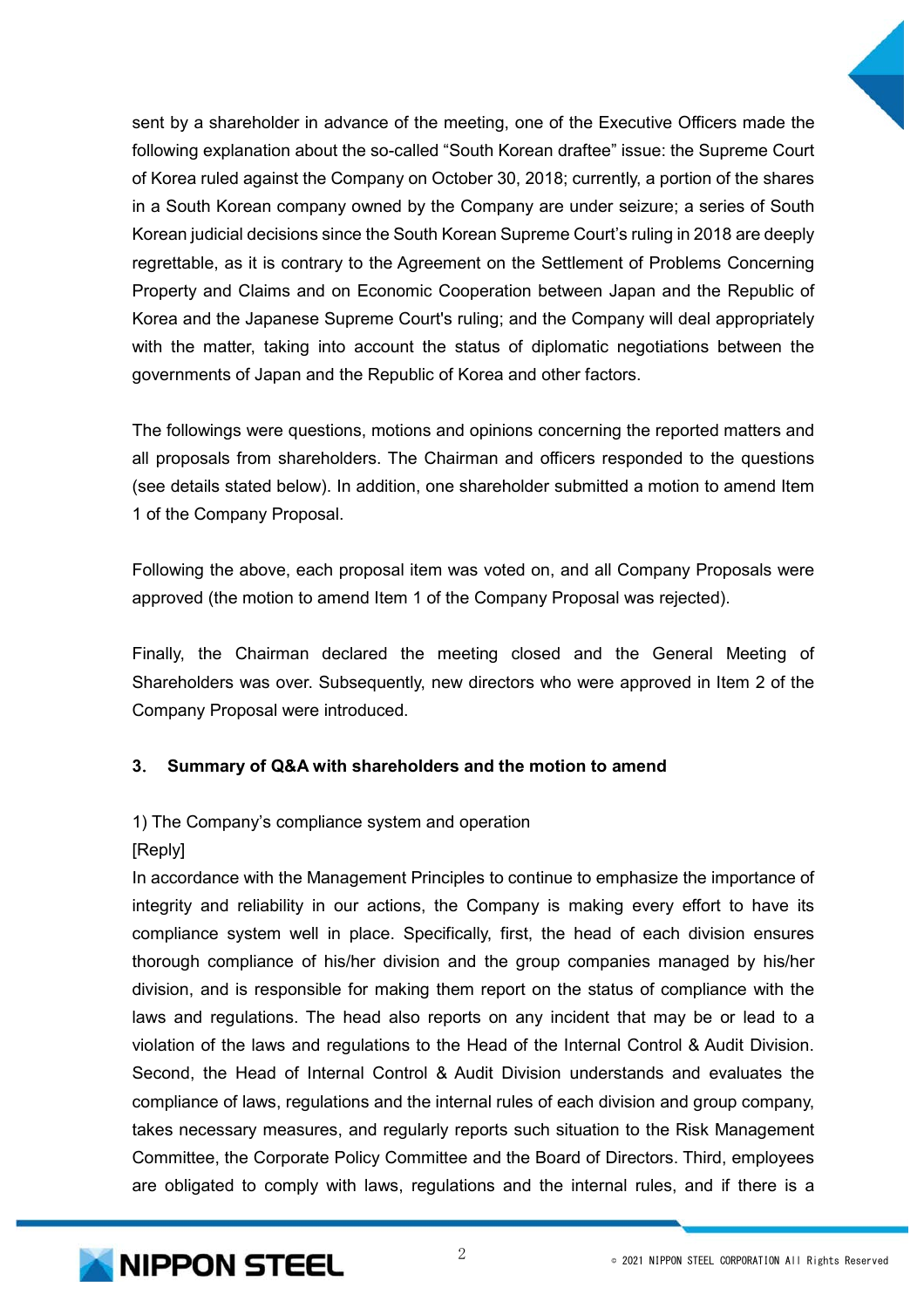

violation, they will be subject to disciplinary action in accordance with the Rules of Employment. Fourth, the Company has established a whistleblower system that accepts reports from employees of the Company and its group companies. Fifth, the Company conducts compliance education for the employees through, among others, regular training sessions to comply with laws, regulations and the internal rules, and creation and distribution of manuals.

Recently, improper actions by a former employee who was engaged in mid-career recruitment at East Nippon Works Kashima Area were identified. He violated the Company's rules by personally communicating and meeting with a prospective employee. It is sincerely regrettable that such incident has occurred. Taking this incident seriously, the Company imposed strict punishment on the employee concerned. This kind of incident must never occur at the Company, which highly values integrity and reliability. The Company will thoroughly implement measures to prevent such an incident from happening again.

2) The Company's appointment of and compensation to an audit firm

[Reply]

Audit compensation includes compensation for the audit certification business and compensation for the non-audit certification business, and the total amount of compensation, etc. to the Accounting Auditor for the Company and its group companies is over 1 billion yen. The amount of compensation, etc., is determined by the estimated amount of time required to perform the audit and other factors, which is based on the audit plan formulated by the Accounting Auditor, and approved by the Company's Audit & Supervisory Committee. The Company has confidence in KPMG AZSA LLC as a major audit firm in Japan and as a part of internationally renowned KPMG Group and has asked the firm to make the audit.

3) The Company's response to the so-called "South Korean draftee" issue

[Reply]

The outline of this issue and the approach to the response are as explained earlier (see 2 above). The Company will deal appropriately with the matter.

4) The Company's environmental measures

[Reply]

By setting targets which is stricter than the legal standard levels of the amount of dust and soot emission, the Company has been satisfying the stricter standards. Specific measures include installation of windscreens in coal yards and enhancement of dust collection in the other areas that generate dust. The Company will continually consider and implement effective measures to prevent dispersion of dust in order to preserve the local environment.

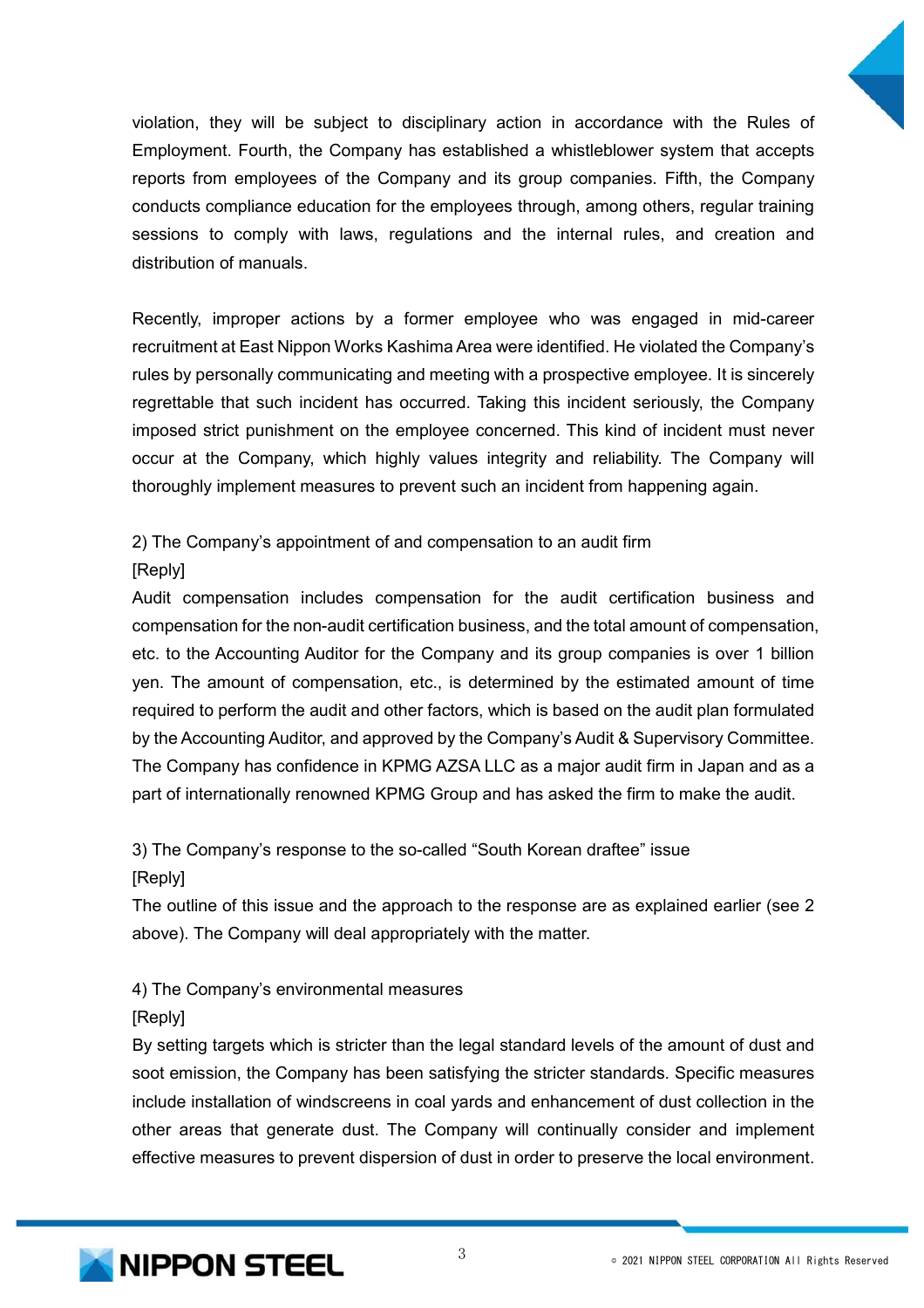

# 5) Motion to amend Item 1 of the Company Proposal

[Context of the motion to amend]

One shareholder submitted a motion to reduce the dividend of 10 yen per share of the Company's common stock in Item 1 of the Company Proposal to 5 yen, and to use the difference to compensate so-called "South Korean draftees." This motion to amend was rejected as stated above.

# 6) The Company's Zero-Carbon Steel initiative

# [Reply]

There is still a high degree of uncertainty regarding this initiative and many issues will need to be considered, including the cost increase when the Company moves from technology development to a specific new production process, the transfer of increased costs to product prices, and tax assistance. However, the competition for development of zero-carbon steel has already begun among the world's leading steelmakers, and any delay in the development competitions may affect the Company's global business development. The Company therefore aims to lead the world in developing zero-carbon steel technologies and to take the initiative, in order to, notably, make contribution to the Japanese manufacturing industry. Despite uncertainty about how much  $CO<sub>2</sub>$  reduction can be achieved, the Company will first work on research and development to find a realistic production process.

# 7) The Company's business in India

# [Reply]

India is a market with a high growth rate of steel demand, as expected when the Company entered the market. Although economic activity temporarily stagnated, being affected by the COVID-19 outbreak, steel demand has started to increase again. In India, it is difficult to acquire land for new industrial sites, and it is also difficult for new steelmakers to enter into the market. Therefore, the risk of losing balancing between supply and demand is small in the market. The earnings of major Indian steelmakers have been strong, and the Company's business in India has also made a significant contribution to the Company's earnings since the first year.

# 8) The Company's outlook for future earnings

## [Reply]

The Company has announced a consolidated business profit forecast of 450 billion yen for fiscal 2021, and strongly hopes to achieve this. Regarding the Company's domestic steel business, which is a driving force behind the profit growth, it has first focused on reducing the total fixed cost in the midst of a poor market environment in order to balance the total marginal profits with the total fixed cost. Going forward, the Company intends to advance its product mix to higher value-added products, and increase the proportion of the products